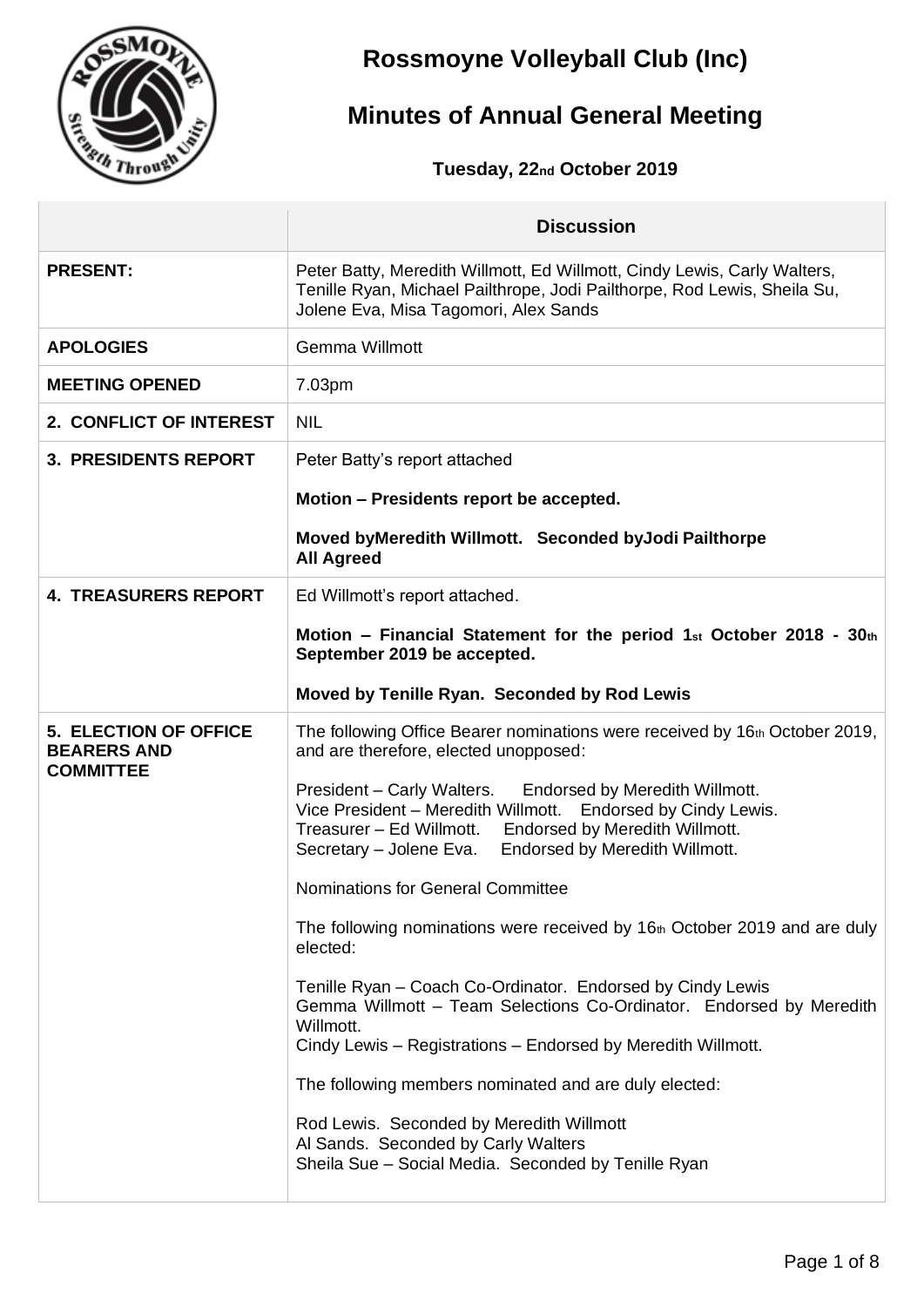| Rossmoyne Volleyball Club.<br>We wish him all the very best for the future.<br><b>MEETING CLOSED</b><br>7.25pm<br>Signed as a true and correct record. | <b>6. INCOMING PRESIDENTS</b><br><b>COMMENTS</b> | <b>Carly Walters - New President</b><br>Thank you everyone for nominating for those positions that have been filled<br>tonight. The more committee members we have the easier it will be on all.<br>Policies and procedures will be put in place in the off season to ensure that<br>the coming 2020 season runs smoothly.<br>The first to be an expression of interest for coaches. It would be great to<br>eliminate the need for player/coaches.<br>Great to have new faces on the committee and I look forward to the coming<br>season. |
|--------------------------------------------------------------------------------------------------------------------------------------------------------|--------------------------------------------------|---------------------------------------------------------------------------------------------------------------------------------------------------------------------------------------------------------------------------------------------------------------------------------------------------------------------------------------------------------------------------------------------------------------------------------------------------------------------------------------------------------------------------------------------|
|                                                                                                                                                        |                                                  | Many thanks to Peter Batty for the 13 Seasons he's been the president of                                                                                                                                                                                                                                                                                                                                                                                                                                                                    |
|                                                                                                                                                        |                                                  |                                                                                                                                                                                                                                                                                                                                                                                                                                                                                                                                             |
| Peter Batty - Outgoing President<br>Date<br>Carly Walters - Incoming President<br>Date                                                                 |                                                  |                                                                                                                                                                                                                                                                                                                                                                                                                                                                                                                                             |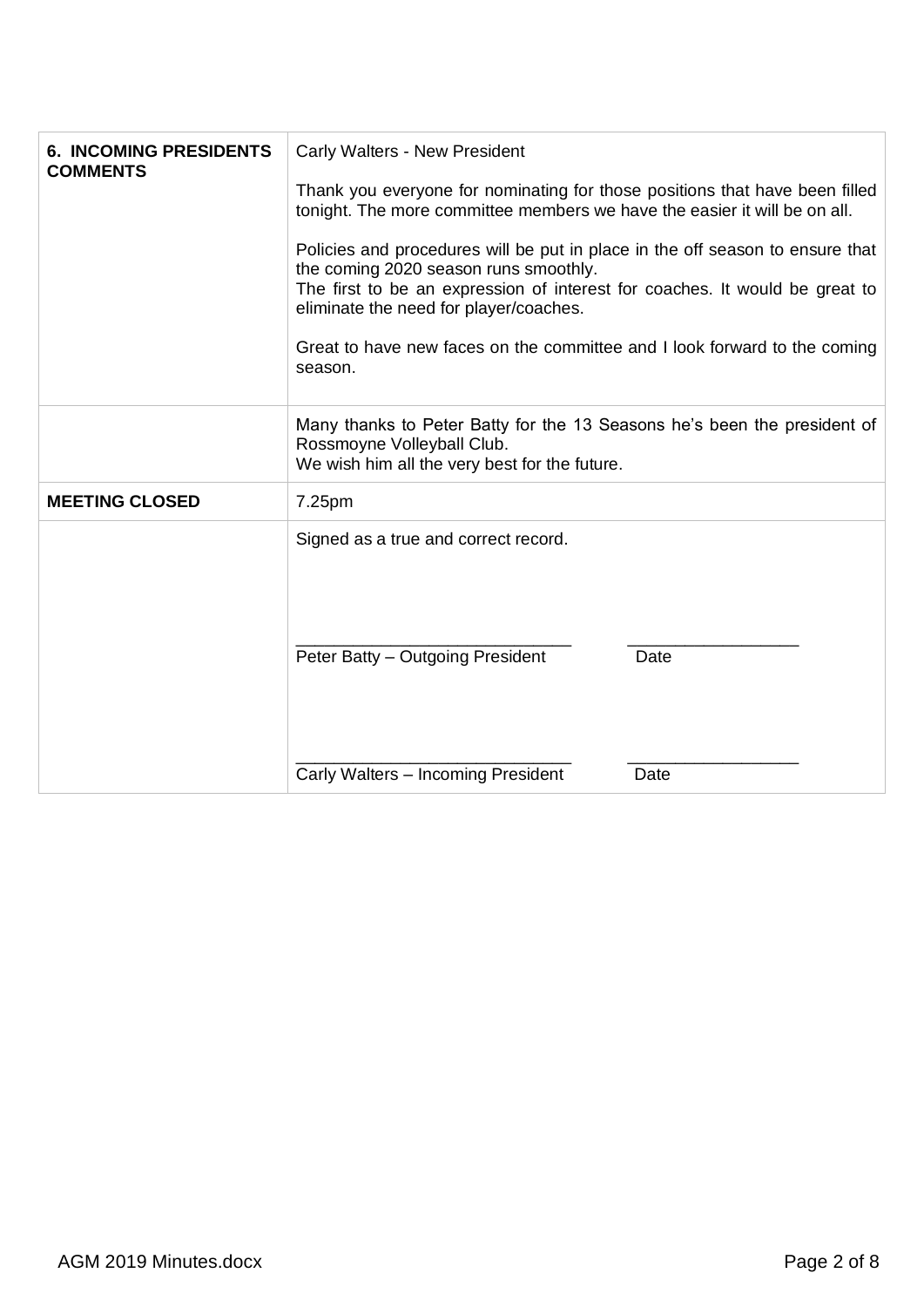### Rossmoyne Volleyball Club 2019 Annual General Meeting Presidents Report

Good evening all. Thank you for attending our AGM.

My report for the immediate past year is one showing the great depth the players and their coaches have worked hard to develop over the years. Without the continuing efforts of our players to give their best at training and games, and the dedication of the many coaches we have had, the results would not be as spectacular as they are.

MVP's for the Senior Indoor league Divisions were Elizabeth Alchin, Women's Division 1; Caitlin Whincup, Women's State League Reserves: Minna Arminen, Women's State League, and David Leong, Men's State League Reserves.

All four Women's teams ended the season at the top of their respective ladders and went on the win their Grand Finals. Our State league Women completed their season undefeated, and the other 3 Women's teams dominated in the majority of their games. Our thanks go to Tenille Ryan, Carly Walters, Gemma Willmott and Hayley Fry for their diligent coaching.

Our Men's teams were more challenged, with the State League Men finishing 3rd, the State League Reserves 5<sup>th</sup>; and the Division 1 team 8<sup>th</sup>. Again, our coaches are to be thanked for their untiring leadership. Joseph Paul/Kable Monck, David Leong /Alex Sands, and Carly Walters

There was a total of 22 teams entered in the Junior League under the Club's banner. 18 were school based from our affiliation with Rossmoyne Senior High School, and 4 Club teams. The School teams stayed within their designated Divisions based on the School year the players were enrolled in, whereas the Club teams were (as per usual) playing well above their cohorts' year groups. Result were impressive with 3 firsts, 2 seconds, 2 thirds and 3 fourths spread across the 6 Divisions teams were playing in. Our thanks go to Sophie Alchin, Lexie Barnetson, Hannah Krollig and Brandon Eva, assisted by John Langford and Keiko Scott at training sessions, for their hard work in shaping a guiding their teams of very inexperienced and very young players.

This year we consolidated the operation of our 2<sup>nd</sup> Spikezone Centre for Primary School age kids at Penrhos College. Under the guidance of Sophie Alchin, assisted by Elizabeth Alchin, quality basic Volleyball skills were imparted to the kids under the guise of "fun games". Our Rossmoyne Centre continued to attract kids from a wide range of suburbs, with Hannah Krollig taking the lead role, assisted by Jonathan Hague. Thanks to these coaches, our club gains an influx of young juniors with some well formed basic skills. We thank you for your tireless efforts.

Once again at the conclusion of the Indoor Leagues' seasons we switched to Individual Skills Clinics for any interested Club member and any other player.

These successes in the 2019 Indoor seasons saw the Club being awarded the 2019 Robyn Fittock Indoor Club of the Year for the  $2^{nd}$  year in a row.

A fair contingent of our Club's players compete in the various VWA Beach Volleyball tournaments. While not competing as "RVC", the fact that their VWA membership shows they are "Rossy" players means their wide ranging successes this past Summer season and at State and National tiles events saw us once again being awarded the 2019 VWA Beach Volleyball Club of the year.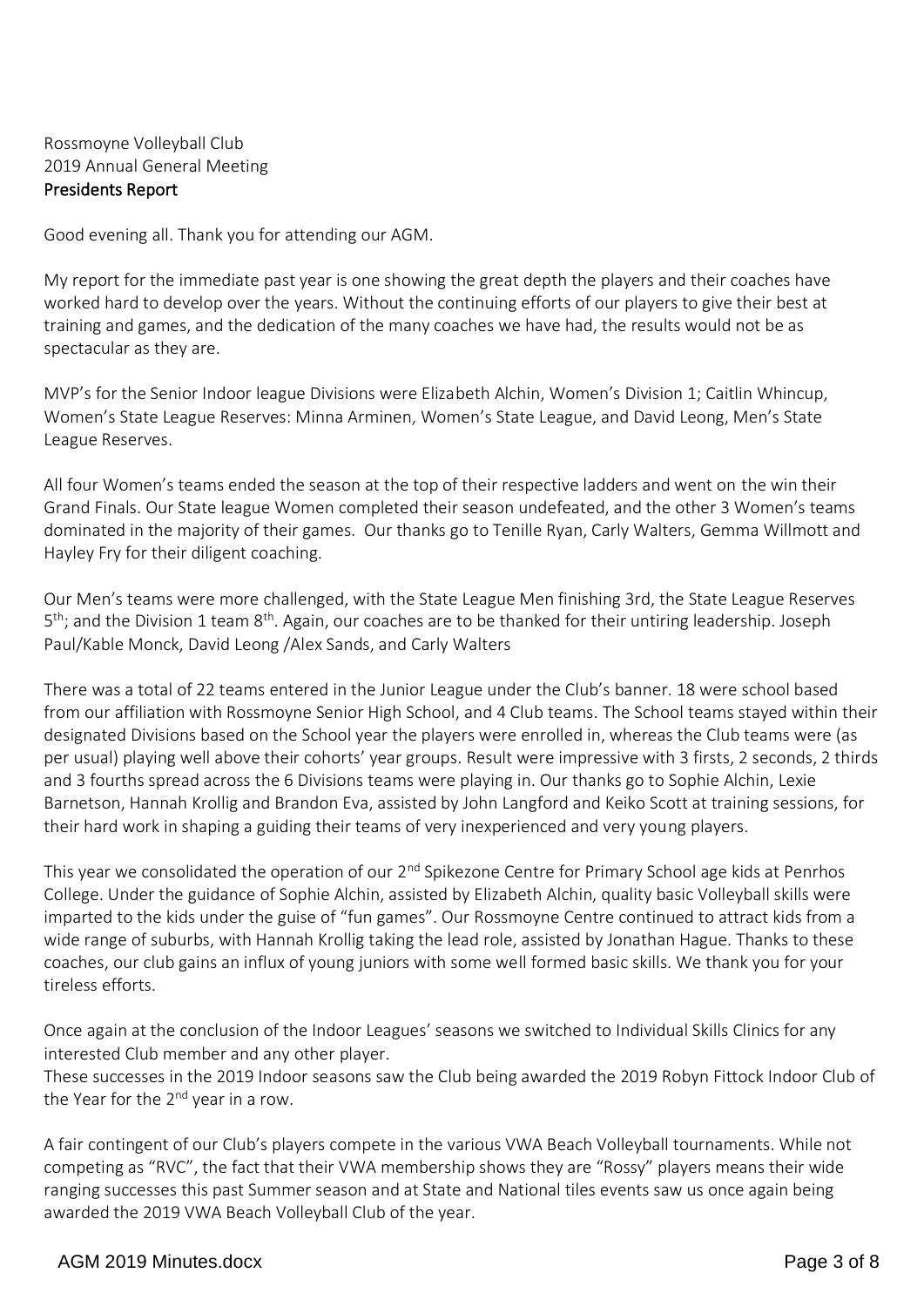Several of our players were recognized: Jen Sadler as Female (Beach) Player of the year and Tessa Browne as Junior Female (Beach) Player of the Year

This year also saw several other Individual Awards going to current/past RVC people: Tara Binney (nee West) was Inducted into the VWA Hall of Champions and Rory Read Coach of the Year. Jennifer Sadler was awarded 2018 AVL WA Steel Female MVP, along with International (Indoor) Player of the Year.

In 2007 there was 58 teams from 6 clubs playing in the then titled Perth Volleyball League. This included Juniors. In 2017 the sport in WA had evolved and grown to 170 teams from 8 clubs, roughly 50:50 between the Junior and Senior Leagues. This suggests that the sport will grow even more, with consequent improvement in the standard of the game.

The rise in numbers has triggered VWA to start implementing some changes to the structure of the competition, leading to the implementation down the track of a relegation system to ensure consistent quality of the State League games. Some Clubs have viewed this with some trepidation, but I believe Rossmoyne has practices and programs in place that should see the Club being able to weather the changes better than most others.

On the admin side, the Club has recently adopted the Model Rules of the Associations Incorporation Act 2015. This leads to a more standardized Constitution for all Clubs across WA.

Looking forward I see a Club with a strong friendly ethos that encourages its athletes to play excellent Volleyball whilst sharing some great friendships and enjoyment.

The Club has recently gained a new Management Committee that will bring a fresh approach and level of involvement, which can only benefit all our participants.

I am not seeking re-election to the Committee due to personal and other commitments, and I wish the Club every success for the future.

Thank you,

Peter Batty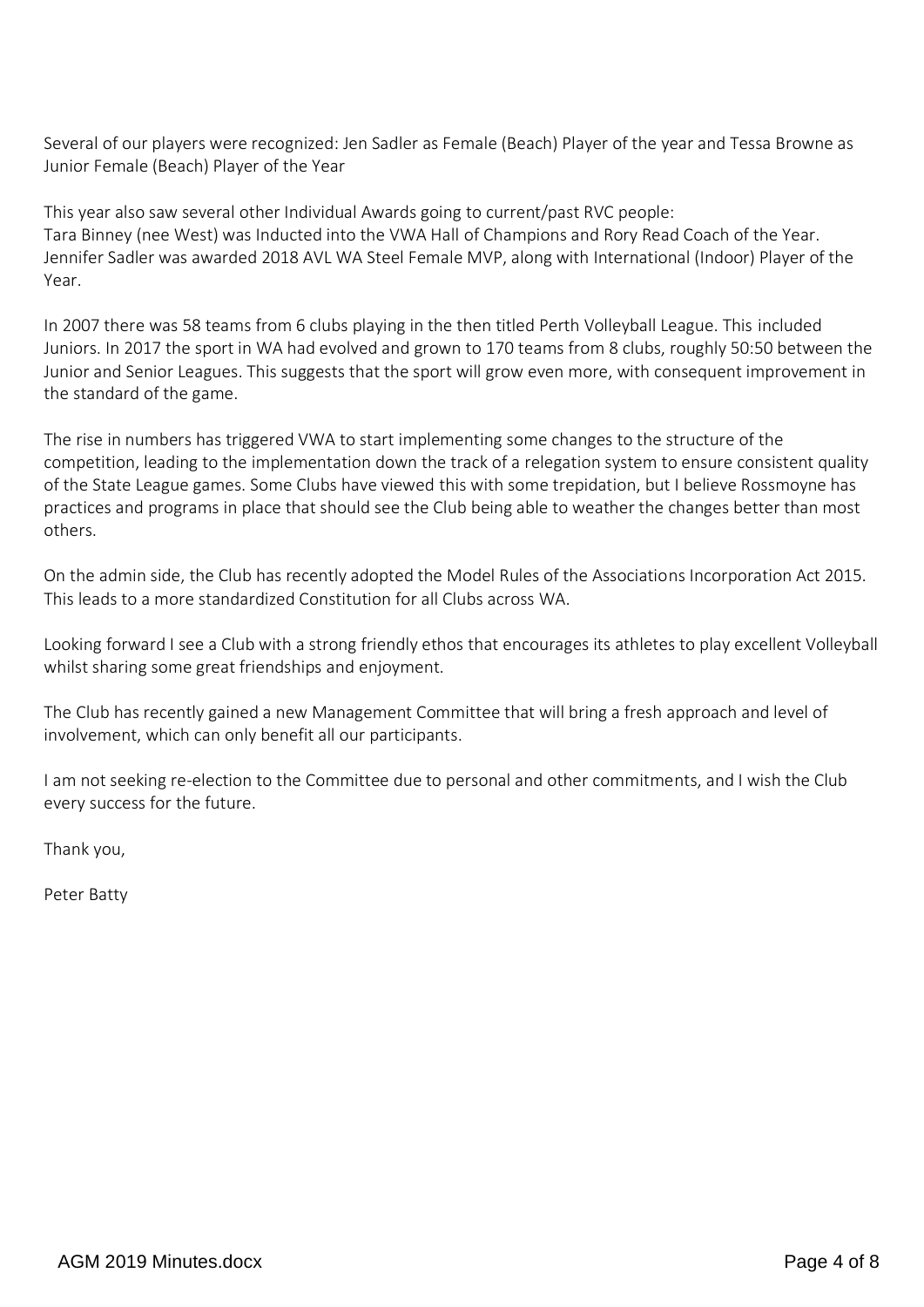**Rossmoyne Volleyball Club Inc Financial Report October 1 2018 to September 30 2019**



**Contents:**

**Statement of receipts and payments Reconciled statement of bank account balances Statement of assets and liabilities**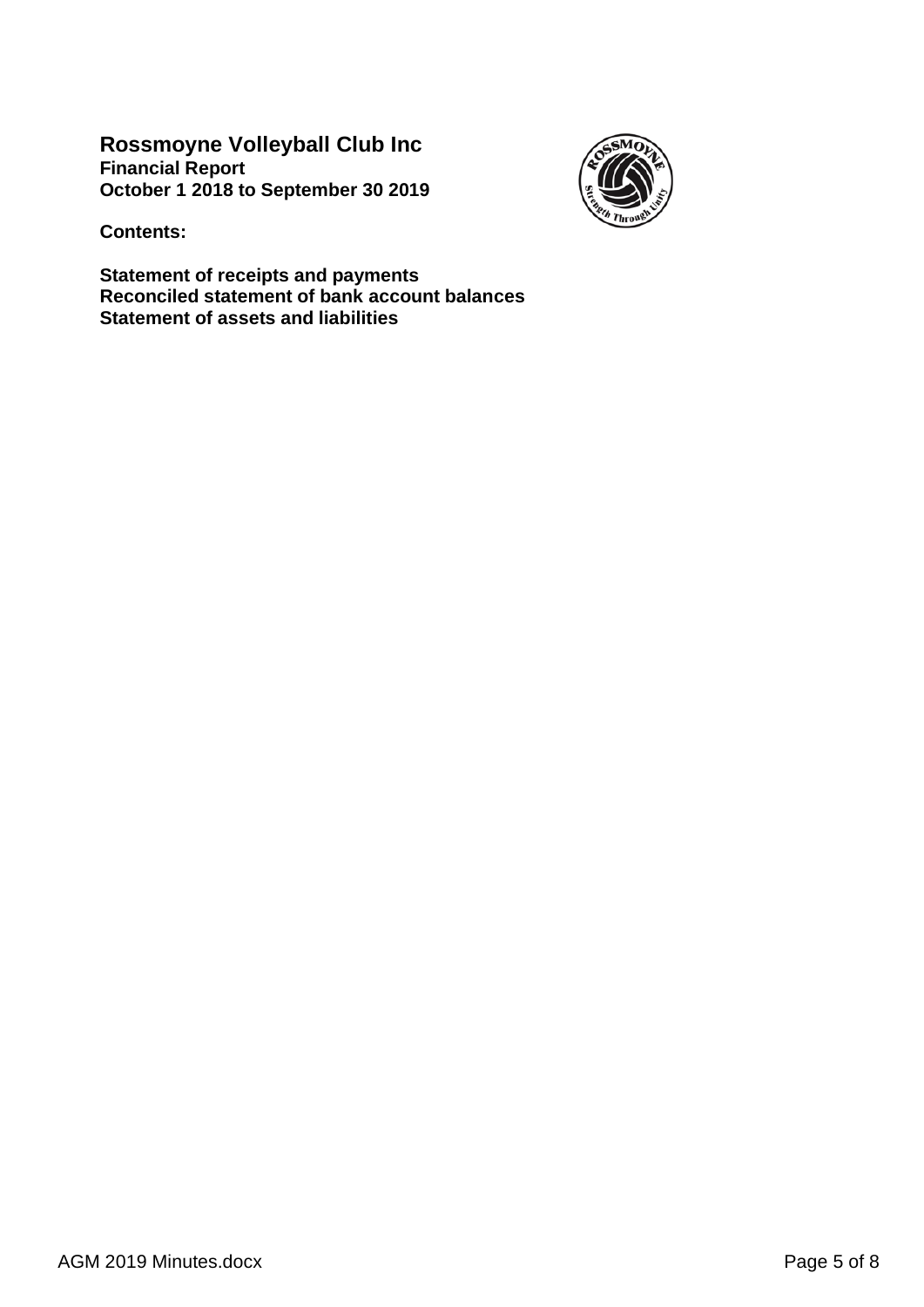## **Statement of Receipts and Payments**

Period 1 October 2018 to 30 September 2019

| <b>Income</b>                           |                               |
|-----------------------------------------|-------------------------------|
| Registrations                           | 78,986.00                     |
| <b>Awards Dinner Income</b>             | 1,267.74                      |
|                                         |                               |
| <b>Total Income</b>                     | 80,253.74                     |
|                                         |                               |
| <b>Expenses</b>                         |                               |
| <b>VWA Fees</b>                         | - 36,384.13                   |
| Coaching                                | - 16,898.00                   |
| <b>Court Facilities</b>                 | $-15,011.50$                  |
| <b>Awards Dinner</b>                    | - 5,161.71                    |
| Clothing                                | 1,810.00                      |
| Loan repayment                          | 1,615.00                      |
| Community Partnership Grant (paid back) | 1,000.00<br>$\qquad \qquad -$ |
| Fee Reimbursement                       | 538.00                        |
| <b>Total Expenses</b>                   | -78,418.34                    |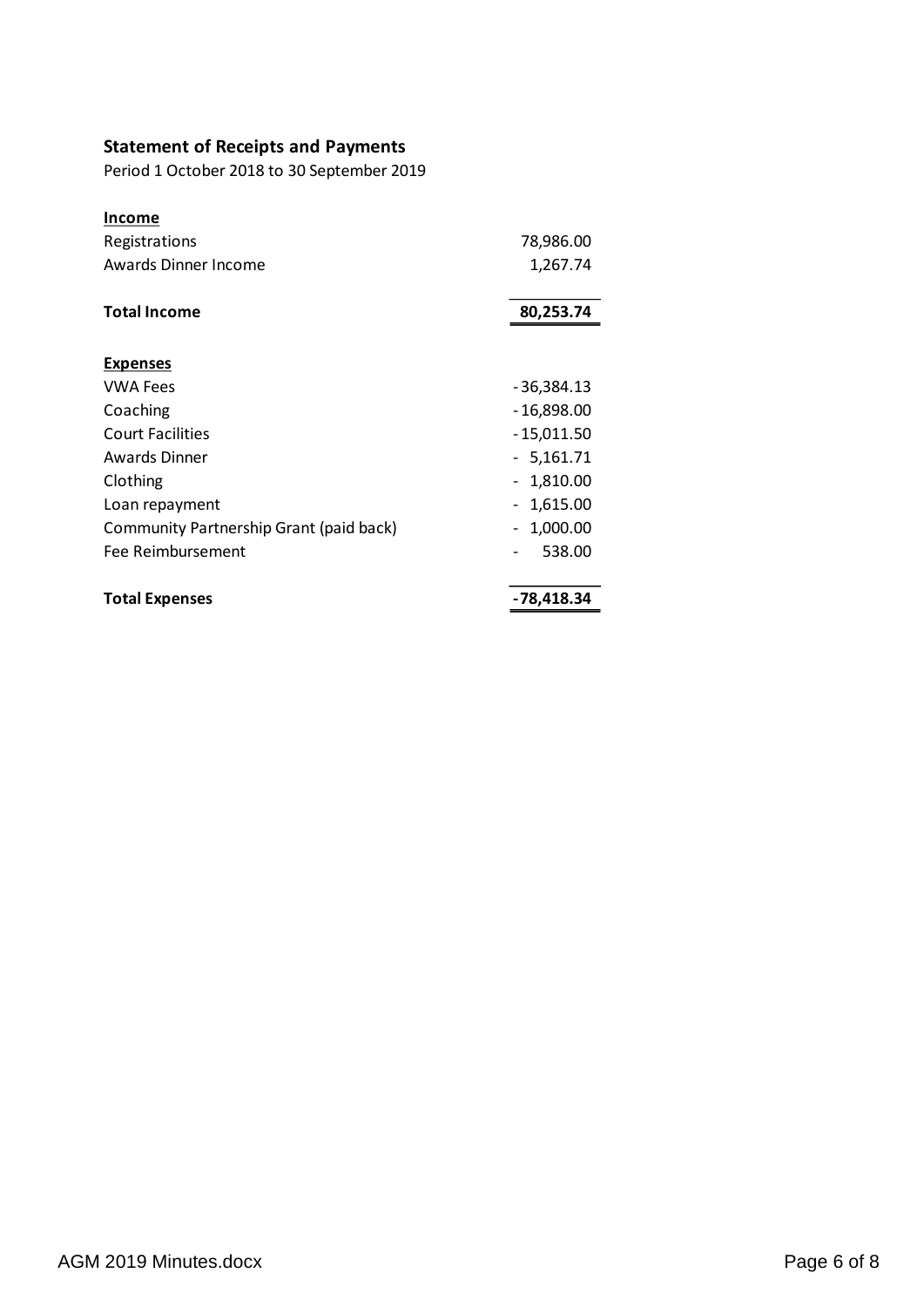### **Reconciled statement of bank account balances**

| Opening Balance as at 1 October 2018           | 22,878.64   |              |
|------------------------------------------------|-------------|--------------|
| <b>Receipts</b>                                |             |              |
| Registrations                                  | 78,986.00   |              |
| Awards Dinner Income                           | 1,267.74    |              |
| <b>Total receipts</b>                          |             | 80,253.74    |
| <b>Payments</b>                                |             |              |
| <b>VWA Fees</b>                                | $-36384.13$ |              |
| Coaching                                       | $-16898$    |              |
| <b>Court Facilities</b>                        | $-15011.5$  |              |
| <b>Awards Dinner</b>                           | $-5161.71$  |              |
| Clothing                                       | $-1810$     |              |
| Loan repayment                                 | $-1615$     |              |
| Community Partnership Grant (paid back)        | $-1000$     |              |
| Fee Reimbursement                              | -538        |              |
| <b>Total payments</b>                          |             | $-78,418.34$ |
| <b>Closing Balance as at 30 September 2019</b> |             | 24,714.04    |